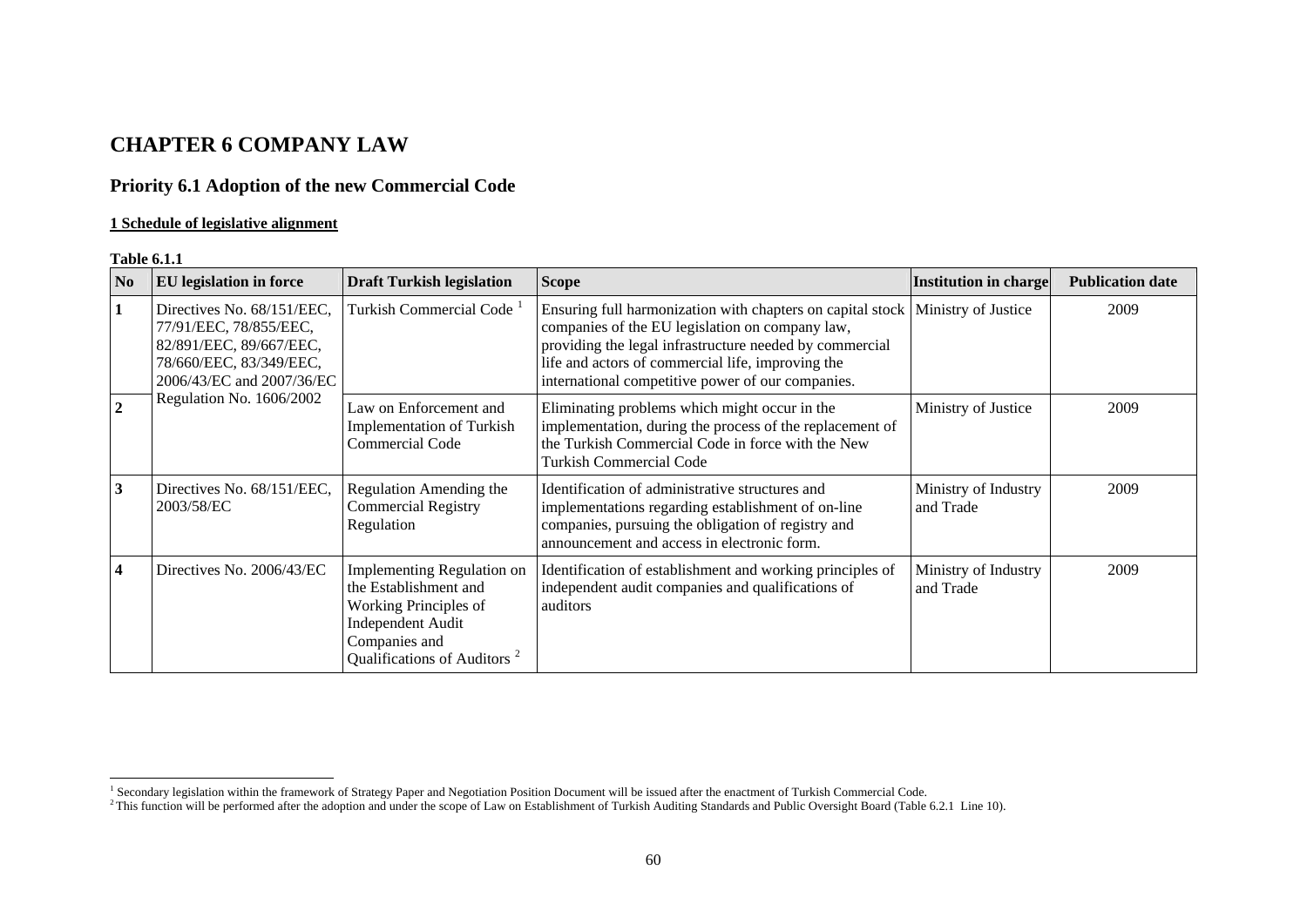# **2 Schedule of institutional capacity building requirements necessary for legislative approximation and implementation**

#### **Table 6.1.2**

| No                    | Requirements                                                                                                                                                         | Year      |  |  |  |
|-----------------------|----------------------------------------------------------------------------------------------------------------------------------------------------------------------|-----------|--|--|--|
| (Ministry of Justice) |                                                                                                                                                                      |           |  |  |  |
|                       | Training of the judges and the personnel of the Ministry of Industry and Trade who will implement the Turkish Commercial Code after the<br>enactment of the new law. | 2008-2013 |  |  |  |
|                       | (Ministry of Industry and Trade)                                                                                                                                     |           |  |  |  |
|                       | Providing necessary equipment and software to improve the technological infrastructures of Ministry of Industry and Trade and registration<br>organizations.         | 2010-2013 |  |  |  |
|                       | Organizing training programmes for MIT and registry personnel and for the companies on on-line register proceedings.                                                 | 2010-2013 |  |  |  |

# **3 Financial requirements and resources**

| <b>Table 6.1.3.1</b><br>(Euro)                   |           |                        |                   |       |              |  |
|--------------------------------------------------|-----------|------------------------|-------------------|-------|--------------|--|
| <b>Requirements (Ministry of Justice)</b>        | Year      | <b>National Budget</b> | <b>EU</b> sources | Other | <b>Total</b> |  |
| I-Investment                                     |           |                        |                   |       |              |  |
| II- Legislative approximation and implementation |           |                        |                   |       |              |  |
| - Personnel                                      |           |                        |                   |       |              |  |
| - Training                                       | 2008-2013 | 1,070,000              | 500,000           |       | 1,570,000    |  |
| - Consultancy                                    |           |                        |                   |       |              |  |
| - Translation                                    |           |                        |                   |       |              |  |
| - Other                                          |           |                        |                   |       |              |  |
| <b>Total</b>                                     |           | 1,070,000              | 500,000           |       | 1,570,000    |  |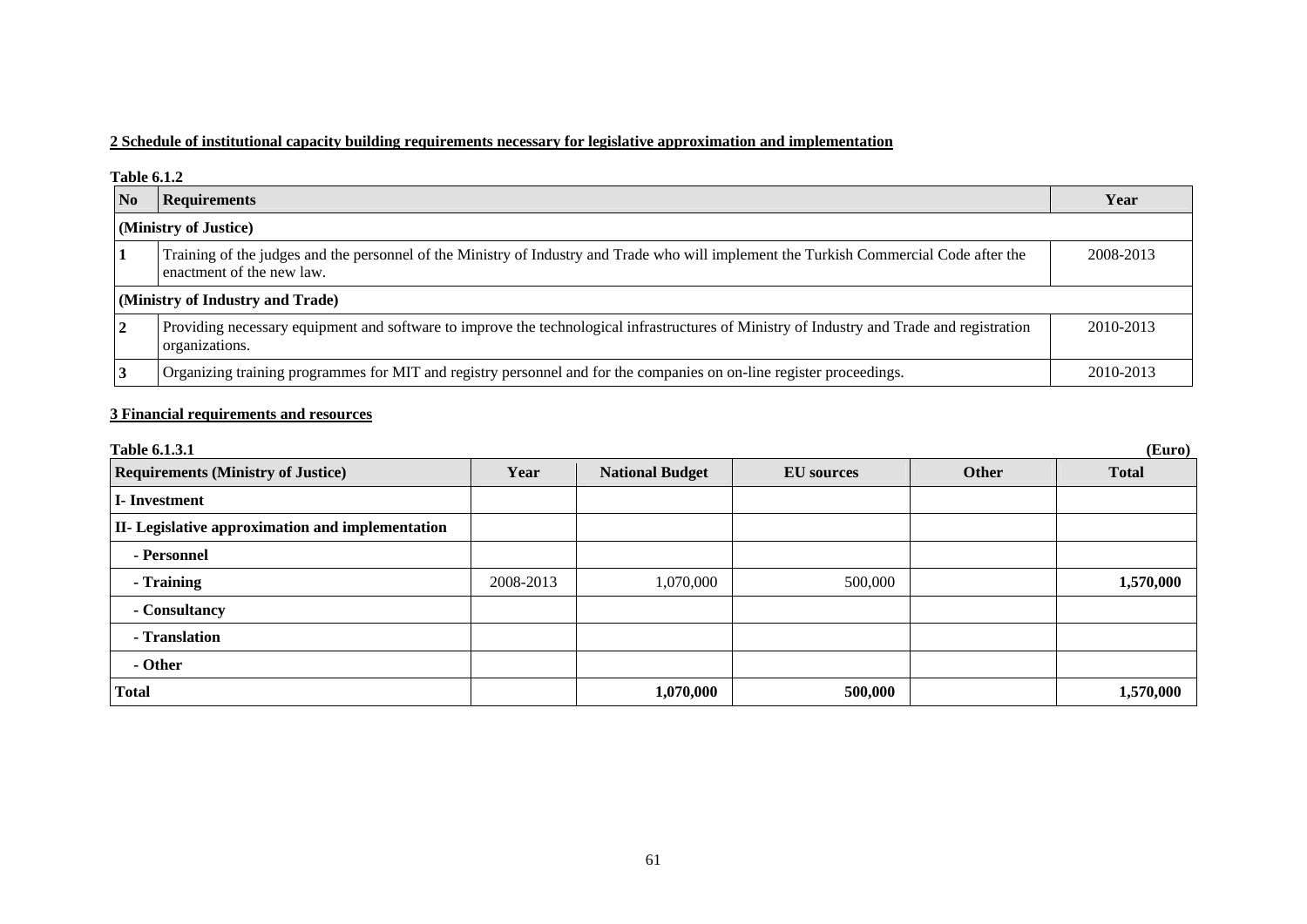| Table 6.1.3.2                                                                                                                                           | (Euro)    |                        |                   |              |              |  |  |  |
|---------------------------------------------------------------------------------------------------------------------------------------------------------|-----------|------------------------|-------------------|--------------|--------------|--|--|--|
| <b>Requirements (Ministry of Industry and Trade)</b>                                                                                                    | Year      | <b>National Budget</b> | <b>EU</b> sources | <b>Other</b> | <b>Total</b> |  |  |  |
| I-Investment                                                                                                                                            |           |                        |                   |              |              |  |  |  |
| Equipment and software necessary for improving the<br>technological infrastructure of Ministry of Industry and<br>Trade and registration organizations. | 2010-2013 | 1,000,000              | 1,000,000         |              | 2,000,000    |  |  |  |
| II- Legislative approximation and implementation                                                                                                        |           |                        |                   |              |              |  |  |  |
| - Personnel                                                                                                                                             |           |                        |                   |              |              |  |  |  |
| - Training                                                                                                                                              |           |                        |                   |              |              |  |  |  |
| Training on on-line register proceedings                                                                                                                | 2010-2013 | 1,000,000              | 1,000,000         |              | 2,000,000    |  |  |  |
| - Consultancy                                                                                                                                           |           |                        |                   |              |              |  |  |  |
| - Translation                                                                                                                                           |           |                        |                   |              |              |  |  |  |
| Translation on on-line register implementations                                                                                                         | 2010-2013 | 50,000                 |                   |              | 50,000       |  |  |  |
| - Other                                                                                                                                                 |           |                        |                   |              |              |  |  |  |
| <b>Total</b>                                                                                                                                            |           | 2,050,000              | 2,000,000         |              | 4,050,000    |  |  |  |

62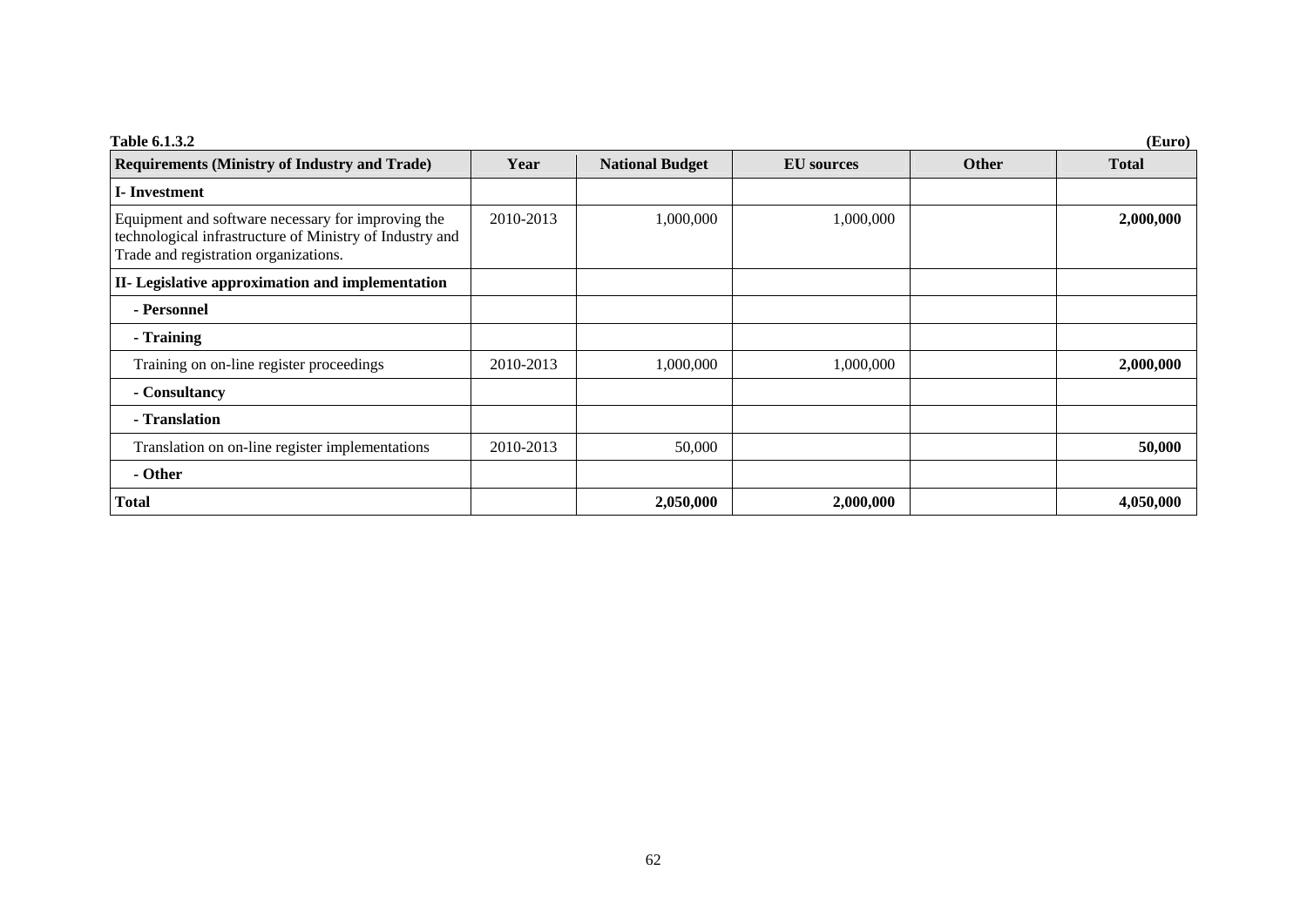# **Priority 6.2 Adoption of a general-purpose financial reporting framework in the area of corporate accounting and auditing in line with EU standards**

# **1 Schedule of legislative alignment**

### **Table 6.2.1**

| N <sub>0</sub> | EU legislation in force                                                 | <b>Draft Turkish legislation</b>                                                                                                         | <b>Scope</b>                                                                                                                                                                                                                                           | <b>Institution in charge</b>                        | <b>Publication date</b> |
|----------------|-------------------------------------------------------------------------|------------------------------------------------------------------------------------------------------------------------------------------|--------------------------------------------------------------------------------------------------------------------------------------------------------------------------------------------------------------------------------------------------------|-----------------------------------------------------|-------------------------|
| 1              | Directives No. 78/660 EEC<br>and 83/349/EEC<br>Regulation No. 1606/2002 | Law on Turkish Accounting<br><b>Standards Board</b>                                                                                      | Draft law, strengthening administrative capacity of<br><b>Turkish Accounting Standards Board</b>                                                                                                                                                       | Ministry of Finance                                 | 2009                    |
| $\overline{2}$ | Directive No. 78/660/EEC                                                | New Communiqué on the<br>basis of General<br>Communiqué of Accounting<br>System Implementation.                                          | Issuing a new Communiqué based on the General<br>Communiqué of Accounting System Implementation in<br>order to comply with the Fourth Council Directive.                                                                                               | <b>Turkish Accounting</b><br><b>Standards Board</b> | 2009                    |
| 3              | Directive No. 78/660/EEC                                                | Amendment to the<br>Communiqué on the<br>Principles and Rules<br>concerning Financial<br>Statements and Reports in<br>the Capital Market | Following the legislative measures of the Turkish<br>Accounting Standards Board (TASB), aligning annual<br>financial statements of publicly held companies with EU<br>regulations by Capital Markets Board in compliance with<br>arrangements of TASB. | <b>Capital Markets</b><br>Board                     | 2010                    |
| 4              | Directive No. 83/349/EEC                                                | New Communiqué on<br><b>Consolidated Financial</b><br>Statements.                                                                        | Issuing a new Communiqué in order to comply with the<br>Seventh Council Directive.                                                                                                                                                                     | <b>Turkish Accounting</b><br><b>Standards Board</b> | 2009                    |
| 5              | Directive 83/349/EC                                                     | Communiqué regarding<br>Preparation of Consolidated<br><b>Financial Statements</b>                                                       | Specification of the rules in drawing up consolidated<br>financial statements                                                                                                                                                                          | Undersecretariat of<br>Treasury                     | 2009                    |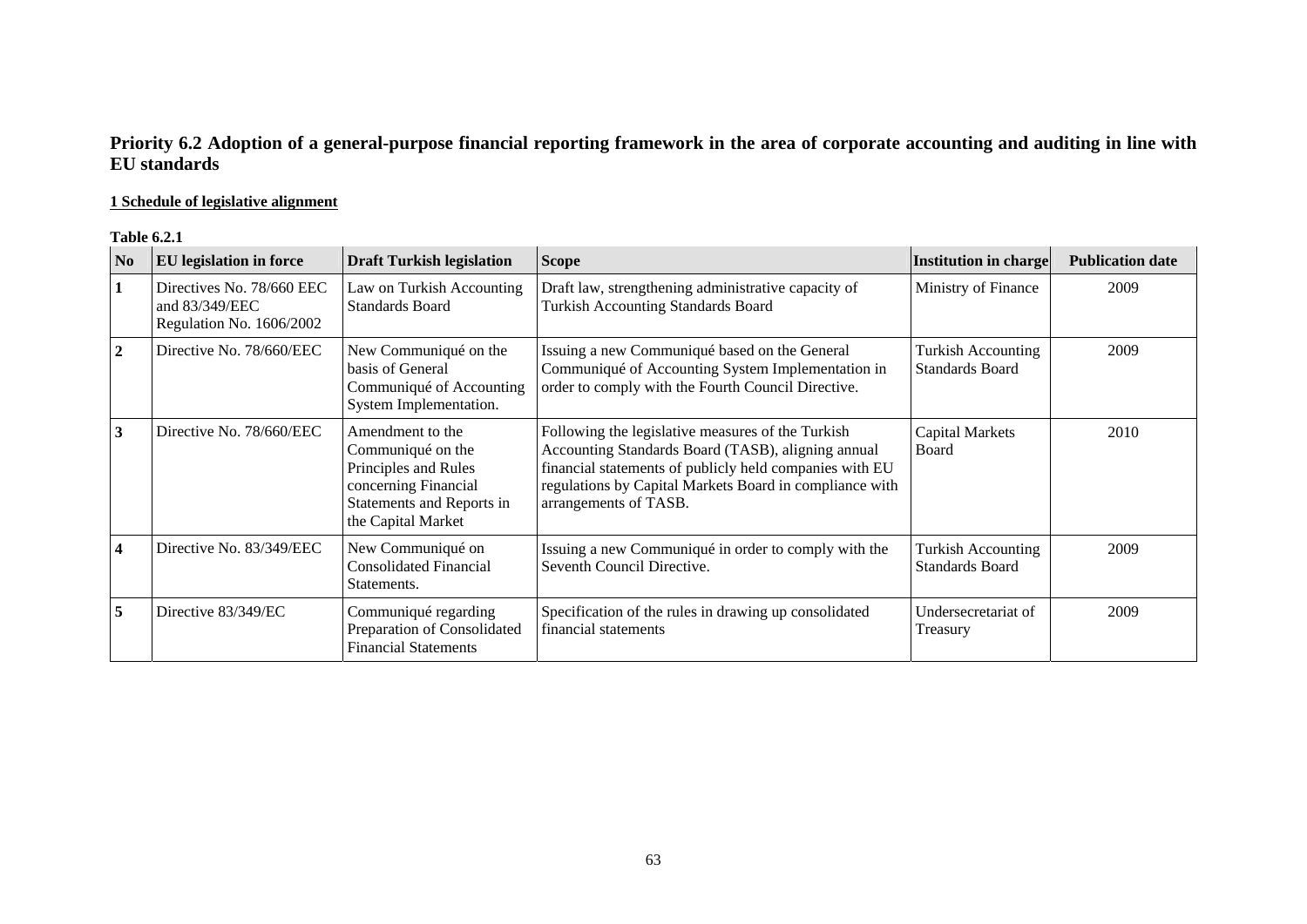# **Table 6.2.1 (Continued)**

| N <sub>0</sub>   | <b>EU</b> legislation in force | <b>Draft Turkish legislation</b>                                                                                                                                                            | <b>Scope</b>                                                                                                                                                                                                                                                                                                                                                                        | Institution in charge                                  | <b>Publication date</b> |
|------------------|--------------------------------|---------------------------------------------------------------------------------------------------------------------------------------------------------------------------------------------|-------------------------------------------------------------------------------------------------------------------------------------------------------------------------------------------------------------------------------------------------------------------------------------------------------------------------------------------------------------------------------------|--------------------------------------------------------|-------------------------|
| 6                | Directive 83/349/EC            | Communiqué Amending the<br>Communiqué regarding<br>Preparation of Consolidated<br><b>Financial Statements</b>                                                                               | Following the legislative measures of TASB, revising the<br>principles regarding the preparation of consolidated<br>financial statements by Undersecretariat of Treasury in<br>compliance with those of TASB.                                                                                                                                                                       | Undersecretariat of<br>Treasury                        | 2010                    |
| 7                | Directive No. 83/349/EEC       | Amendment to the<br>Communiqué on Preparation<br>of Consolidated Financial<br><b>Statements of Banks</b>                                                                                    | Including non financial subsidiaries, which are not in the<br>nature of a credit institution or a financial institution, in<br>consolidated financial statements of banks.                                                                                                                                                                                                          | <b>Banking Regulation</b><br>and Supervision<br>Agency | 2010                    |
| 8                | Directive No. 83/349/EEC       | Amendment to the<br>Communiqué establishing<br>the procedures and principles<br>of Consolidated Financial<br><b>Statements and Accounting</b><br>of Participations in the<br>Capital Market | Following the legislative measures of TASB, aligning<br>consolidated financial statements of publicly held<br>companies with EU regulations by Capital Markets Board<br>in compliance with the arrangements of TASB.                                                                                                                                                                | Capital Markets<br>Board                               | 2010                    |
| $\boldsymbol{9}$ | Directive 2006/43/EC           | Law on Establishment of<br><b>Turkish Auditing Standards</b><br>and Public Oversight Board <sup>3</sup>                                                                                     | Establishment of Turkish Auditing Standards and Public<br>Oversight Board having the authority of determining<br>auditing standards, authorizing independent audit<br>companies and overseeing the actions and audit<br>performance of independent auditors in order to ensure the<br>uniform implementation, necessary confidence and quality<br>in the area of independent audit. | Ministry of Finance                                    | 2009                    |

<span id="page-4-0"></span><sup>&</sup>lt;sup>3</sup> Secondary legislation within the framework of Strategy Paper and Negotiation Position Document will be issued after enactment of Law on Establishment of Turkish Auditing Standards and Public Oversight Board.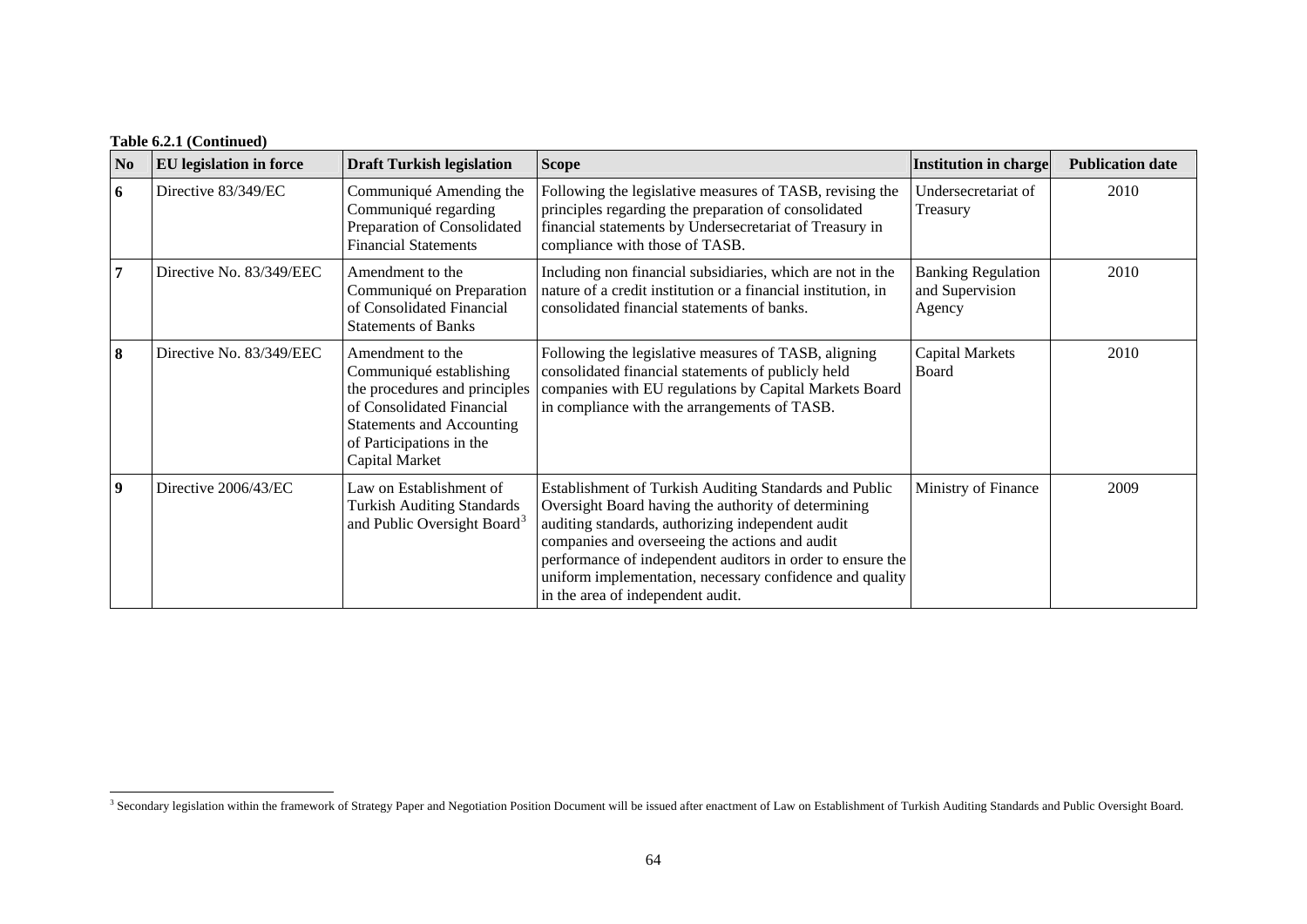## **2 Schedule of institutional capacity building requirements necessary for legislative approximation and implementation**

#### **Table 6.2.2**

| N <sub>o</sub> | <b>Requirements</b>                                                                                                              | Year      |  |  |  |  |
|----------------|----------------------------------------------------------------------------------------------------------------------------------|-----------|--|--|--|--|
|                | (Turkish Accounting Standards Board)                                                                                             |           |  |  |  |  |
|                | Recruiting new Assistant Experts for Turkish Accounting Standards Board                                                          | 2009      |  |  |  |  |
| $\overline{2}$ | Training of TASB personnel on International Accounting/Financial Reporting Standards                                             | 2009      |  |  |  |  |
| 3              | Increasing the capacity of the premises of the Board                                                                             | 2009      |  |  |  |  |
|                | Providing required consultancy                                                                                                   | 2009-2013 |  |  |  |  |
| $\overline{5}$ | Training of the experts and providing consultancy service for harmonization                                                      | 2009-2013 |  |  |  |  |
|                | (Capital Markets Board)                                                                                                          |           |  |  |  |  |
| <b>6</b>       | Completion of project activities with the objective of legislative alignment and establishing implementing measures <sup>4</sup> | 2009-2011 |  |  |  |  |

<span id="page-5-0"></span><sup>&</sup>lt;sup>4</sup> Refers to the activities envisaged within the scope of company law components of the project titled "Strengthening the Capital Markets Board (CMB)- TR 08 02 07" under Pre-Accession Financial Assistance 2008 Programme, financial requirements for the relevant components of the project are provided for in Table 6.2.3.2.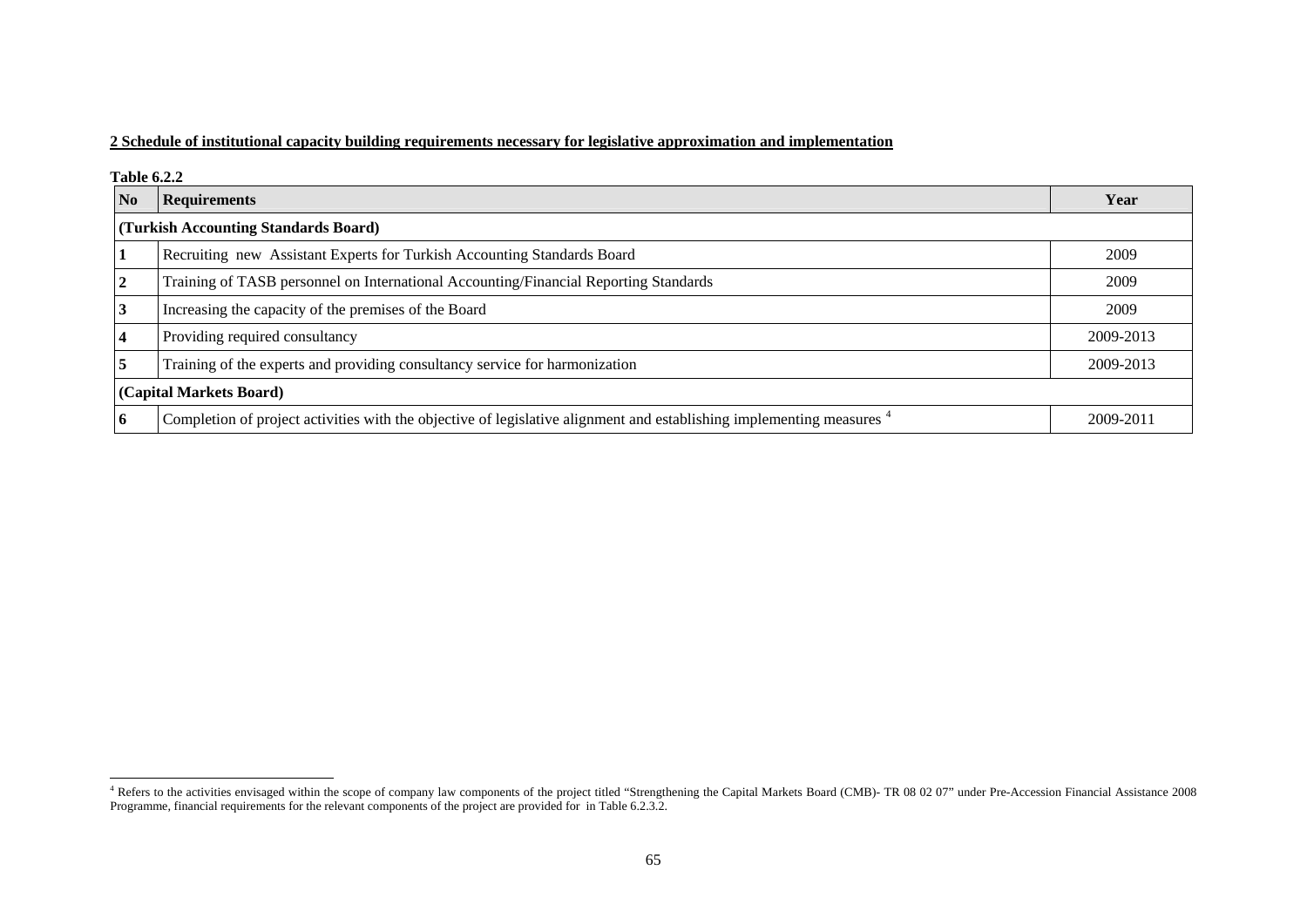# **3 Financial requirements and resources**

| Table 6.2.3.1                                                        |           |                        |                   |                              | (Euro)       |
|----------------------------------------------------------------------|-----------|------------------------|-------------------|------------------------------|--------------|
| <b>Requirements (Turkish Accounting Standards)</b><br><b>Board</b> ) | Year      | <b>National Budget</b> | <b>EU</b> sources | <b>Other</b>                 | <b>Total</b> |
| <b>I-Investment</b>                                                  | 2009      | 300,000                |                   |                              | 300,000      |
| II- Legislative approximation and implementation                     |           |                        |                   |                              |              |
| - Personnel                                                          | 2009      | 150,000                |                   |                              | 150,000      |
| - Training                                                           | 2010-2013 | 200,000                | 150,000           |                              | 350,000      |
| - Consultancy                                                        | 2010-2013 | 100,000                | 335,000           |                              | 435,000      |
| - Translation                                                        | 2010-2013 | 150,000                |                   |                              | 150,000      |
| - Other                                                              |           |                        |                   |                              |              |
| <b>Total</b>                                                         |           | 900,000                | 485,000           |                              | 1,385,000    |
| Table 6.2.3.2                                                        |           |                        |                   |                              | (Euro)       |
| <b>Requirements (Capital Markets Board)</b>                          | Year      | <b>National Budget</b> | <b>EU</b> sources | <b>Other</b>                 | <b>Total</b> |
| <b>I</b> -Investment                                                 |           |                        |                   |                              |              |
| II- Legislative approximation and implementation                     |           |                        |                   |                              |              |
| - Personnel                                                          |           |                        |                   |                              |              |
| - Training                                                           | 2009-2011 | 2,398                  | 45,558            | $\qquad \qquad -$            | 47,956       |
| - Consultancy                                                        | 2009-2011 | 12,598                 | 239,358           | -                            | 251,956      |
| - Translation                                                        | 2009-2011 | 1,605                  | 30,489            | $\qquad \qquad \blacksquare$ | 32,094       |
| - Other                                                              |           |                        |                   |                              |              |
| <b>Total</b>                                                         |           | 16,601                 | 315,405           |                              | 332,006      |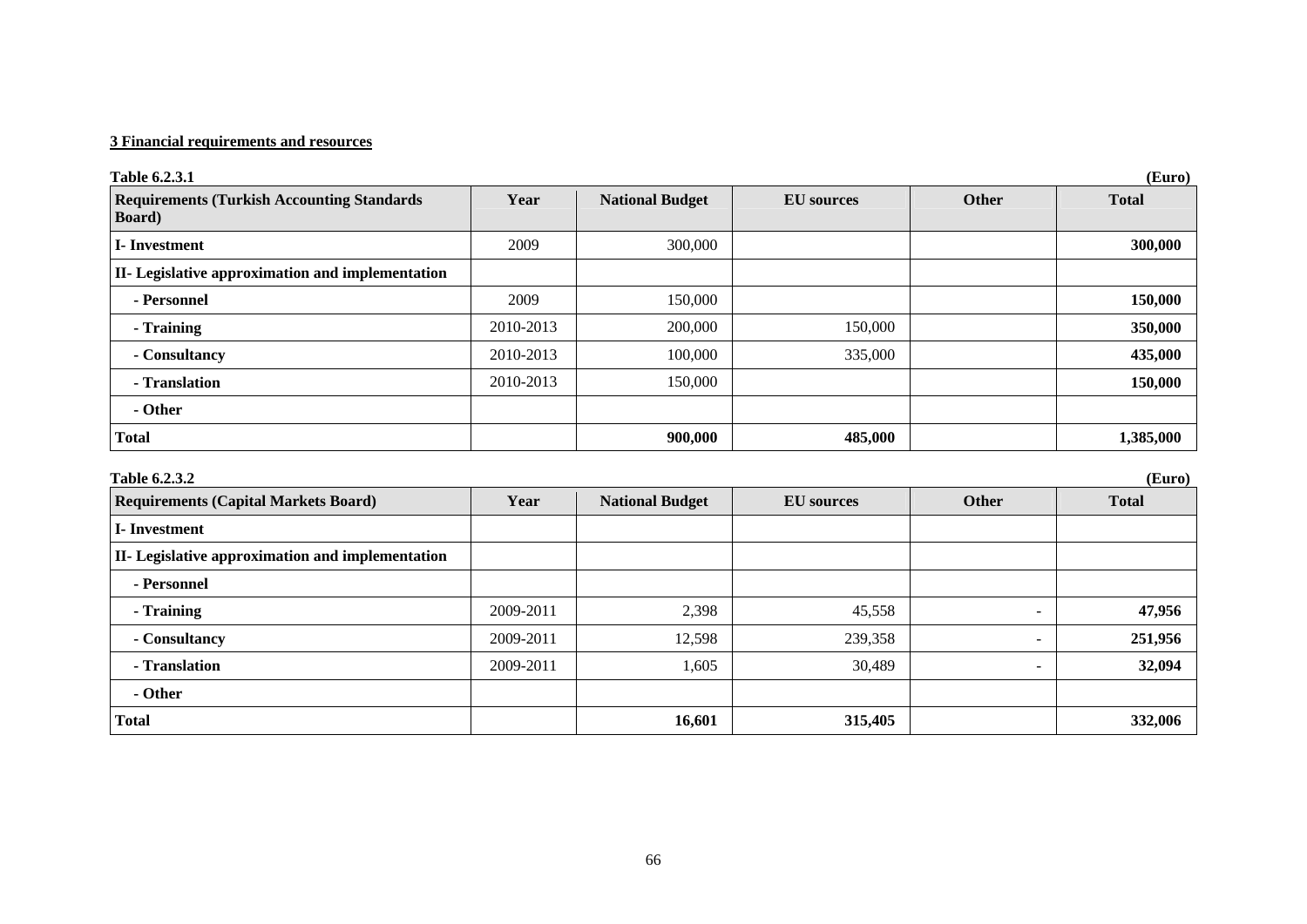# **Priority 6.3 Strengthening disclosure requirements. In particular, adoption of a general requirement for companies to file audited legal entity and consolidated financial statements in order to make them publicly available**

# **1 Schedule of legislative alignment**

| N <sub>o</sub>          | EU legislation in force                                                           | <b>Draft Turkish legislation</b>                                                                                                                     | <b>Scope</b>                                                                                                                                                                                                                                                                                                                         | <b>Institution in charge</b>    | <b>Publication date</b> |
|-------------------------|-----------------------------------------------------------------------------------|------------------------------------------------------------------------------------------------------------------------------------------------------|--------------------------------------------------------------------------------------------------------------------------------------------------------------------------------------------------------------------------------------------------------------------------------------------------------------------------------------|---------------------------------|-------------------------|
| $\mathbf{1}$            | Directives No. 77/91/EEC,<br>78/855/EEC, 82/891/EEC,<br>2004/25/EC and 2007/36/EC | Capital Market Law <sup>5</sup>                                                                                                                      | Transposing EU legislation on company law for publicly<br>held companies by an amendment after the adoption of<br><b>Turkish Commercial Code.</b>                                                                                                                                                                                    | <b>Capital Markets</b><br>Board | 2009                    |
| $\overline{2}$          | Directive No. 77/91/EEC                                                           | Amendment to the<br>Communiqué on the<br>Principles of Registered<br>Capital System                                                                  | Harmonization of the registered capital system for<br>publicly held companies with the EU legislation after the<br>adoption of Turkish Commercial Code and Capital Market<br>Law                                                                                                                                                     | <b>Capital Markets</b><br>Board | 2009                    |
| $\mathbf{3}$            | Directive No. 78/855/EEC                                                          | Amendment to the<br>Communiqué on the<br>Principles regarding Merger<br>Operations                                                                   | Harmonization of merger operations of publicly held<br>companies with the EU legislations after the adoption of<br>Turkish Commercial Code and Capital Market Law                                                                                                                                                                    | <b>Capital Markets</b><br>Board | 2009                    |
| $\overline{\mathbf{4}}$ | Directive No. 82/891/EEC                                                          | Amendment to the<br>Communiqué on the<br>Principles of Registering<br>Shares at the Board and Sale<br>of Shares                                      | Harmonization of merger operations of publicly held<br>companies with the EU legislations after the adoption of<br>Turkish Commercial Code and Capital Market Law                                                                                                                                                                    | <b>Capital Markets</b><br>Board | 2009                    |
| 5                       | Directive No. 2004/25/EC,<br>2007/36/EC                                           | Amendment to the<br>Communiqué on the<br>Principles of Voting on<br>Commission at the General<br>Assembly of Publicly Held<br>Companies and Takeover | Harmonization of takeovers of publicly held companies<br>with the EU legislation after the Amendment to Capital<br>Market Law.<br>Harmonization of principles to be complied in general<br>assemblies of publicly held companies with the EU<br>legislations after the adoption of Turkish Commercial<br>Code and Capital Market Law | <b>Capital Markets</b><br>Board | 2009                    |

<span id="page-7-0"></span> $5$  It is also mentioned under the "Priority 9.2 Strengthen prudential and supervisory standards both in banking and in the non-bank financial sector. Establish an independent regulatory and supervisory authority in the insurance and pension sector".